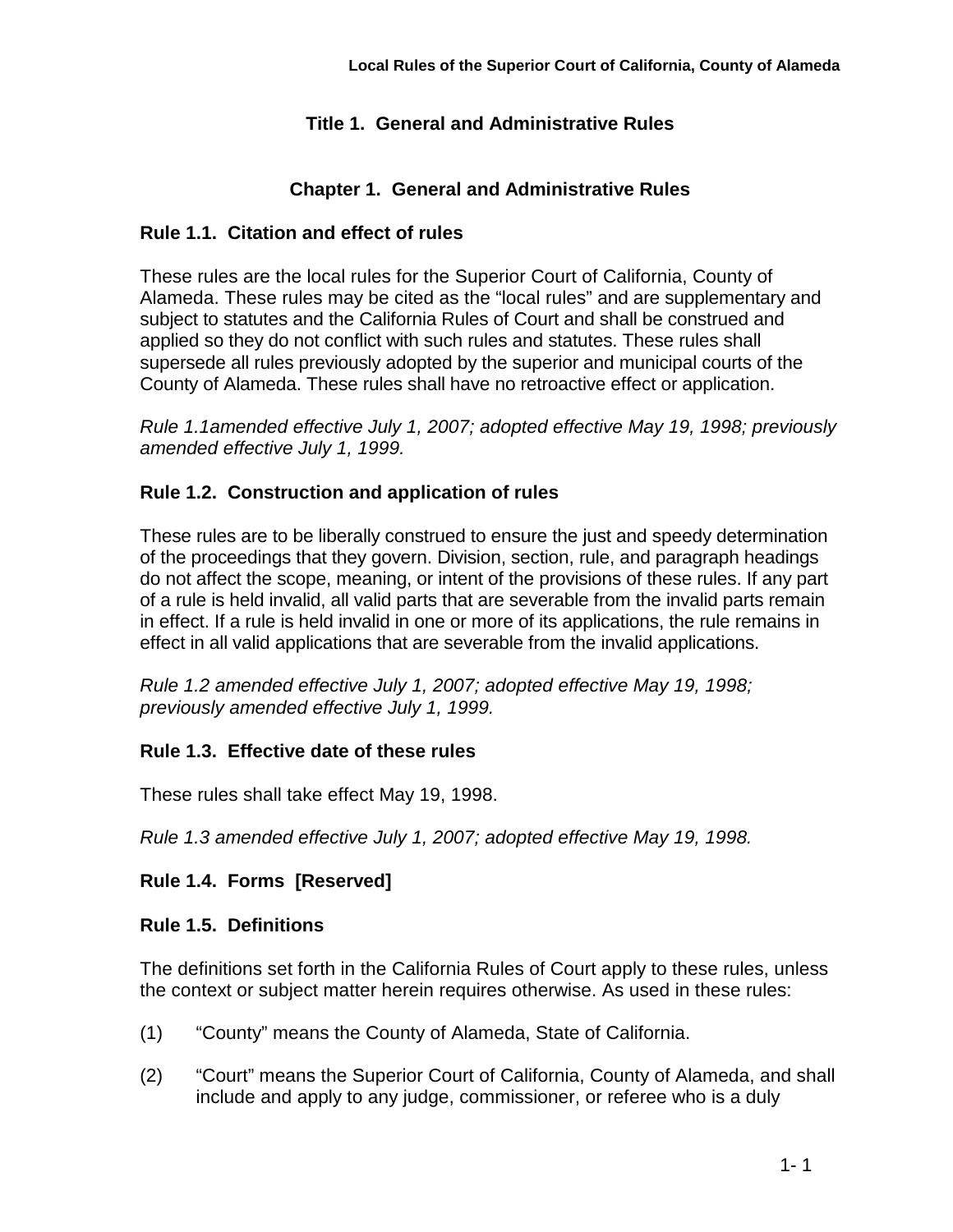appointed or elected member of this court and to any judge who has been assigned by the Chairman of the Judicial Council to serve, and is serving, as a judge of this court, including any retired judge who is so assigned and is serving, and any attorney designated by the presiding judge as a temporary judge.

- (3) "Rule" is a local rule of the Superior Court of California, County of Alameda.
- (4) "Clerk" means the clerk and any deputy clerks of the Superior Court of California, County of Alameda.
- (5) "Northern Division" means the combined geographic limits of Alameda, Albany, Berkeley, Emeryville, Oakland, and Piedmont; served by the René C. Davidson Alameda County Courthouse.
- (6) "Southern Division" means the combined geographic limits of Hayward, San Leandro, Fremont, Newark, Union City, unincorporated areas of Ashland, Castro Valley, Cherryland, Fairview, San Lorenzo, and Washington Township, served by the Hayward Hall of Justice.
- (7) "Eastern Division" means the combined geographic limits of Dublin, Livermore, Pleasanton, unincorporated areas of Sunol, East to the San Joaquin County line, West to Schafer Ranch Road, North to the Contra Costa County Line, South to Andrade Road, and Southeast to the Santa Clara County line; served by the Gale/Schenone Hall of Justice.

*Rule 1.5 amended and renumbered effective July 1, 2007; adopted as rule 1.4 effective May 19, 1998; previously amended effective July 1, 1999.*

## **Rule 1.6. Judges' vacation day**

A day of vacation for a judge of the court is an approved absence for one full business day. Other absences from the court listed in California Rules of Court, rule 10.603(c)(2)(H) are excluded from this definition.

*Rule 1.6 amended and renumbered effective July 1, 2007; adopted as rule 1.12 effective July 1, 2001; previously amended effective January 1, 2007.*

## **Rule 1.7. [Reserved]**

*Rule 1.7 (Civil filing venues) repealed effective July 1, 2008; adopted as sections 'A' through 'E' of Appendix to Chapter 1 effective August 1, 2000 and renumbered effective July 1, 2007; previously amended effective January 1, 2002, January 1, 2004, January 1, 2007, July 1, 2007, and January 1, 2008.*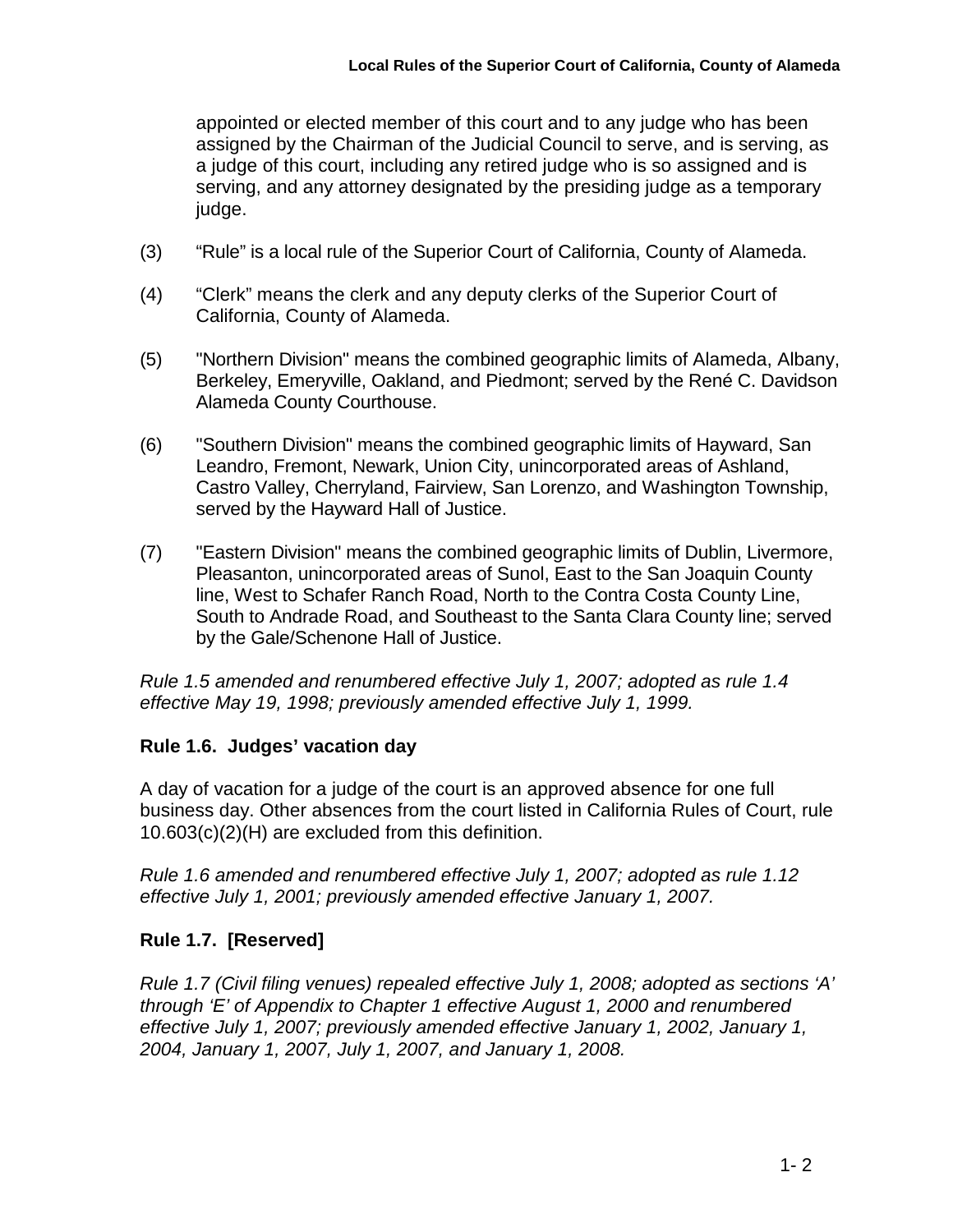## **Rule 1.8. Facsimile filing**

The court hereby adopts California Rules of Court, rule 2.300 et seq. for the facsimile filing of documents in Civil, Probate, and Family Law proceedings, except those specified in California Rules of Court, rule 2.300(b).

## **(a) Filing**

- (1) The facsimile filing number will be posted on the court's website and will be available at the clerk's office.
- (2) The court accepts direct filing as well as agency filing.
- (3) Documents may be faxed to the court 24 hours a day, although filings received after 4 p.m. or on court holidays or weekends will be deemed filed on the next court day.

#### **(b) Attorney fax number**

If an attorney represents the party, the attorney must also include his or her facsimile machine telephone number, designated as a "fax" number below the attorney's state bar number.

#### **(c) Conformed copies**

Conformed copies will be available via the court's web page if permitted by the California Rules of Court. Otherwise, a conformed copy of the filing will be returned via facsimile to the number provided unless otherwise requested.

#### **(d) Attachments**

Each attachment must be immediately preceded by a faxed insert "tab title page", blank except for the title of the tab typed in the lower left-hand corner of the page. The facsimile usage fee will be assessed for each tab page.

## **(e) Rejected filings**

If a document is rejected for filing, the clerk will fax a 'Return Information Sheet' indicating why the filing was rejected usually within two court days.

*Rule 1.8 amended effective January 1, 2009; adopted effective May 19, 1998; previously amended effective August 1, 2000, July 1, 2003, January 1, 2004, January 1, 2007, and July 1, 2007.*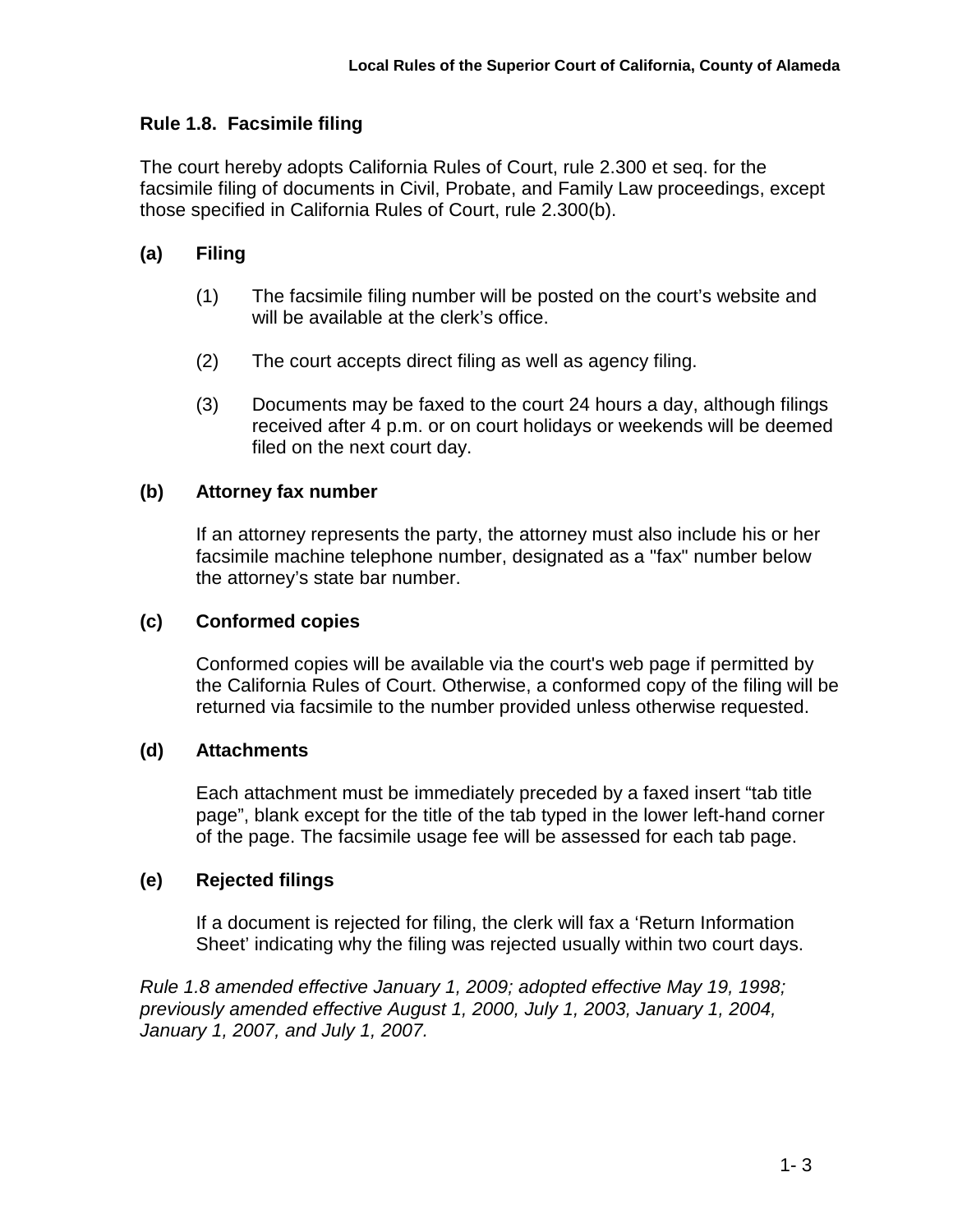## **Rule 1.9. Filing of documents in civil, family, and probate matters**

Any pleading in civil, family, and probate matters may be filed at any court location in the county that has a public counter for the acceptance for filing of civil, family, and probate documents except as indicated below:

- (a) The sole filing venue for actions involving the Lanterman-Petris-Short Act (LPS) is the René C. Davidson Alameda County Courthouse.
- (b) The sole filing venue for actions involving the False Claims Act under Government Code sections 12650 – 12656 (including Qui Tam) is the René C. Davidson Alameda County Courthouse (California Rules of Court, rule  $2.571(b)$ ).
- (c) Probate pleadings may not be filed at the George E. McDonald Courthouse.
- (d) Pleadings for dissolution of marriage, legal separation, nullity, or paternity may not be filed at the Berkeley Courthouse or the George E. McDonald Courthouse.

*Rule 1.9 amended effective July 1, 2008; adopted as rule 1.13 effective January 1, 2004 and renumbered effective July 1, 2007; previously amended effective January 1, 2008.*

## **Rule 1.10. Composition of jury panels**

## **(a) Subpanels established**

The master jury list will be divided into five subpanels as follows:

- (1) Oakland locations (René C. Davidson County Courthouse, Administration Building, Wiley W. Manuel Courthouse): Residents of Albany, Berkeley, Emeryville, Oakland, and Piedmont.
- (2) Hayward Hall of Justice: Residents of Hayward, San Leandro, unincorporated areas of Ashland, Castro Valley, Cherryland, Fairview, and San Lorenzo.
- (3) George E. McDonald Hall of Justice: Residents of Alameda.
- (4) Fremont Hall of Justice: Residents of Fremont, Newark, Union City, and unincorporated areas of Washington Township.
- (5) Gale/Schenone Hall of Justice: Residents of Dublin, Livermore, Pleasanton, unincorporated areas of Sunol, East to the San Joaquin County line, West to Schaefer Ranch Road, North to the Contra Costa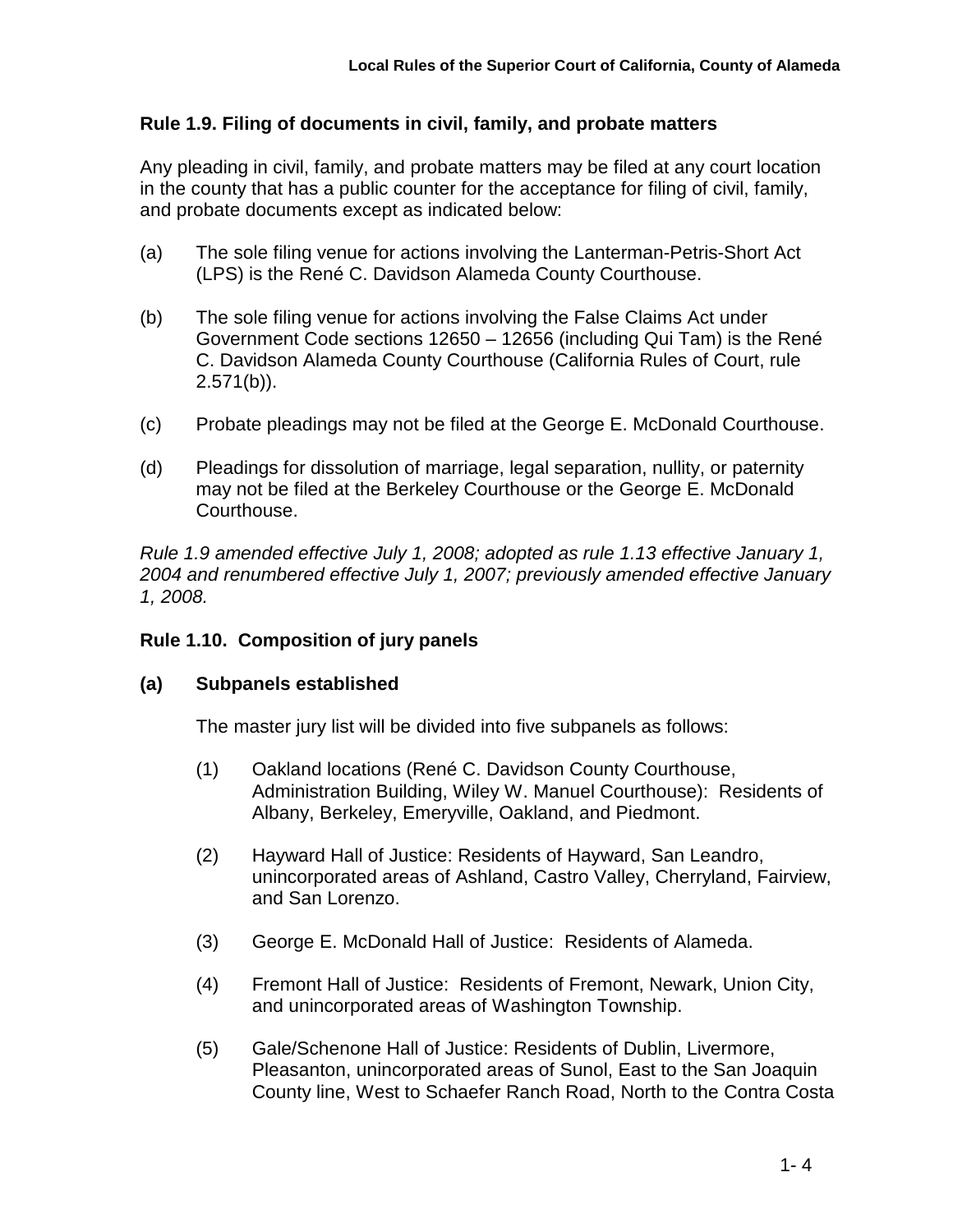County Line, South to Andrade Road, and Southeast to the Santa Clara County line.

# **(b) Use of panels and subpanels**

(1) Panels for criminal cases

Jurors for felony trials will be drawn from the master jury list. Jury panels for misdemeanor trials shall be drawn from the subpanel of residents from the area in which the charged offense occurred.

(2) Panels for civil cases

Panels for trials in unlimited jurisdiction civil cases will be drawn from the master jury list. Panels for limited jurisdiction unlawful detainer cases will be drawn from the subpanel of residents from the area in which the property is located or from the pool of jurors summoned to the courthouse to which the trial has been assigned. For all other limited jurisdiction civil cases, jurors will be selected from the subpanel of jurors serving the location in which the trial is held, unless no such subpanel is available. In that case, jurors may be impaneled from the master jury list.

# **(c) Use of master panel if subpanel is insufficient**

If the number of jurors in a subpanel should prove insufficient, the trial judge will have the discretion to utilize available jurors drawn from the master jury list.

*Rule 1.10 amended effective January 1, 2008; adopted as rule 1.11 effective July 1, 1999 and renumbered effective July 1, 2007; previously amended effective May 1, 2000, January 1, 2001, and February 5, 2001.*

## **Rule 1.11. Protocol regarding inter-court communication of domestic violence restraining orders**

# **(a) Statement of purpose**

This protocol is adopted in compliance with California Rules of Court, rule 5.450, effective January 1, 2004 and renumbered effective January 1, 2007, and complies with California Family Code sections 6380 and 6383, as well as California Penal Code section 136.2 as currently amended.

# **(b) Protocol goals**

The goals of this protocol are to: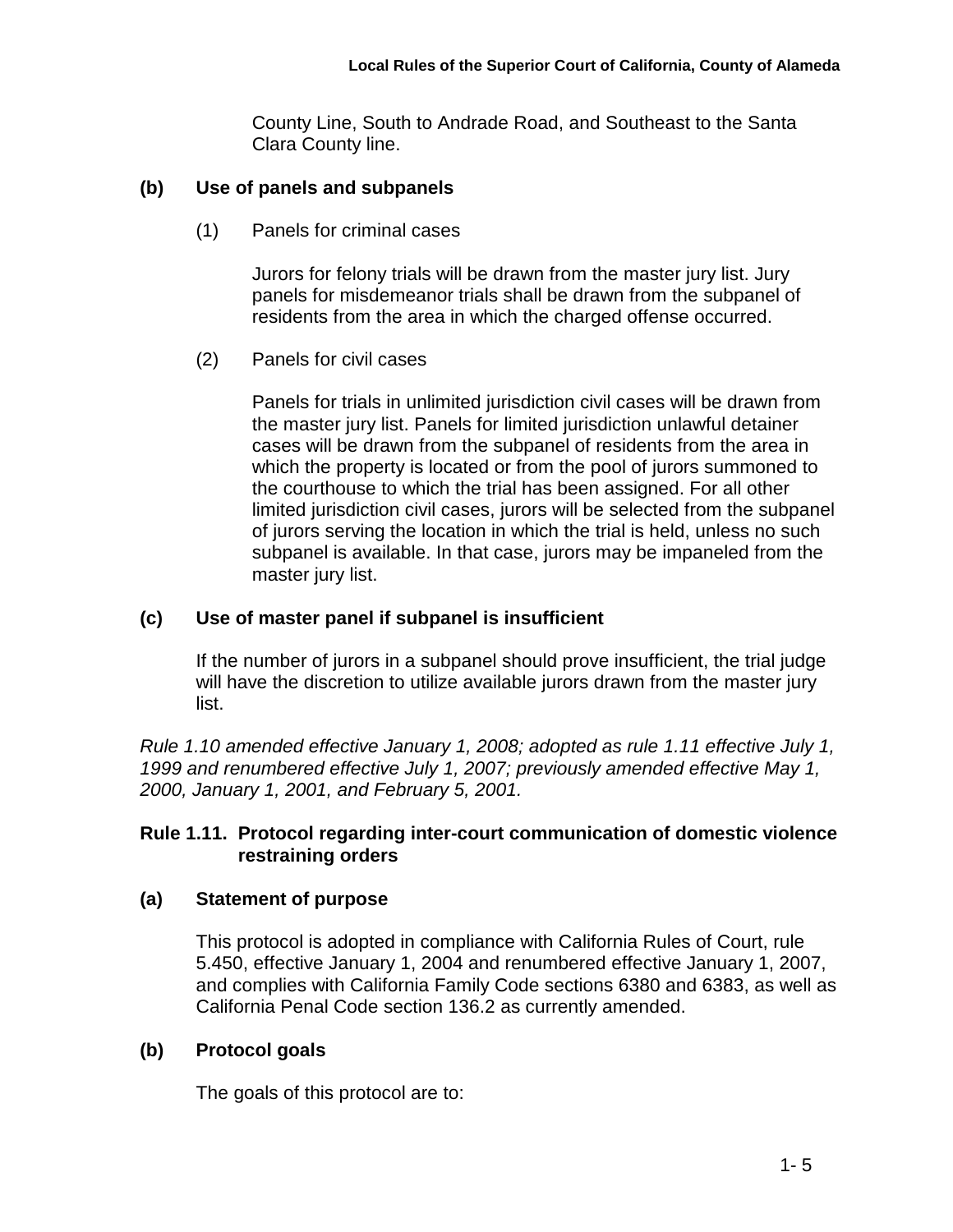- (1) Establish a procedure for communication among courts issuing criminal protection orders and courts issuing orders involving child custody and visitation orders, regarding the existence and terms of criminal protective orders and child custody and visitation orders, including:
	- (A) A required procedure for courts issuing child custody or visitation to make reasonable efforts to determine whether there exists any criminal court protective order that involves any party to the action; and
	- (B) A procedure to require courts issuing criminal court protective orders to make reasonable efforts to determine whether there exists any child custody or visitation orders that involve any party to the action.
- (2) Establish a procedure by which the court issuing the criminal court protective order may, after consultation with a court issuing subsequent child custody and visitation orders, modify the criminal court protective order to allow or restrict contact between the person restrained by the order and his or her children.
- (3) The above-described orders shall include the following:
	- (A) Family law court orders made pursuant to the Domestic Violence Prevention Act (F.C. section 6200 et. seq.);
	- (B) Juvenile court orders made pursuant to W. & I. section 213.5;
	- (C) Criminal court orders made pursuant to P.C. 136.2 where the victim and the defendant have a relationship as defined in F.C. section 6211;
	- (D) Civil court orders made pursuant to C.C.P. section 527.6 where the victim and the defendant have a relationship as defined in F.C. section 6211;
	- (E) Probate court orders made in guardianship cases.
- (4) Provide for the co-existence of non-conflicting orders with the following limitations:
	- (A) The criminal court protective order under P.C. section 136.2 supersedes all other orders in the event of a conflict; and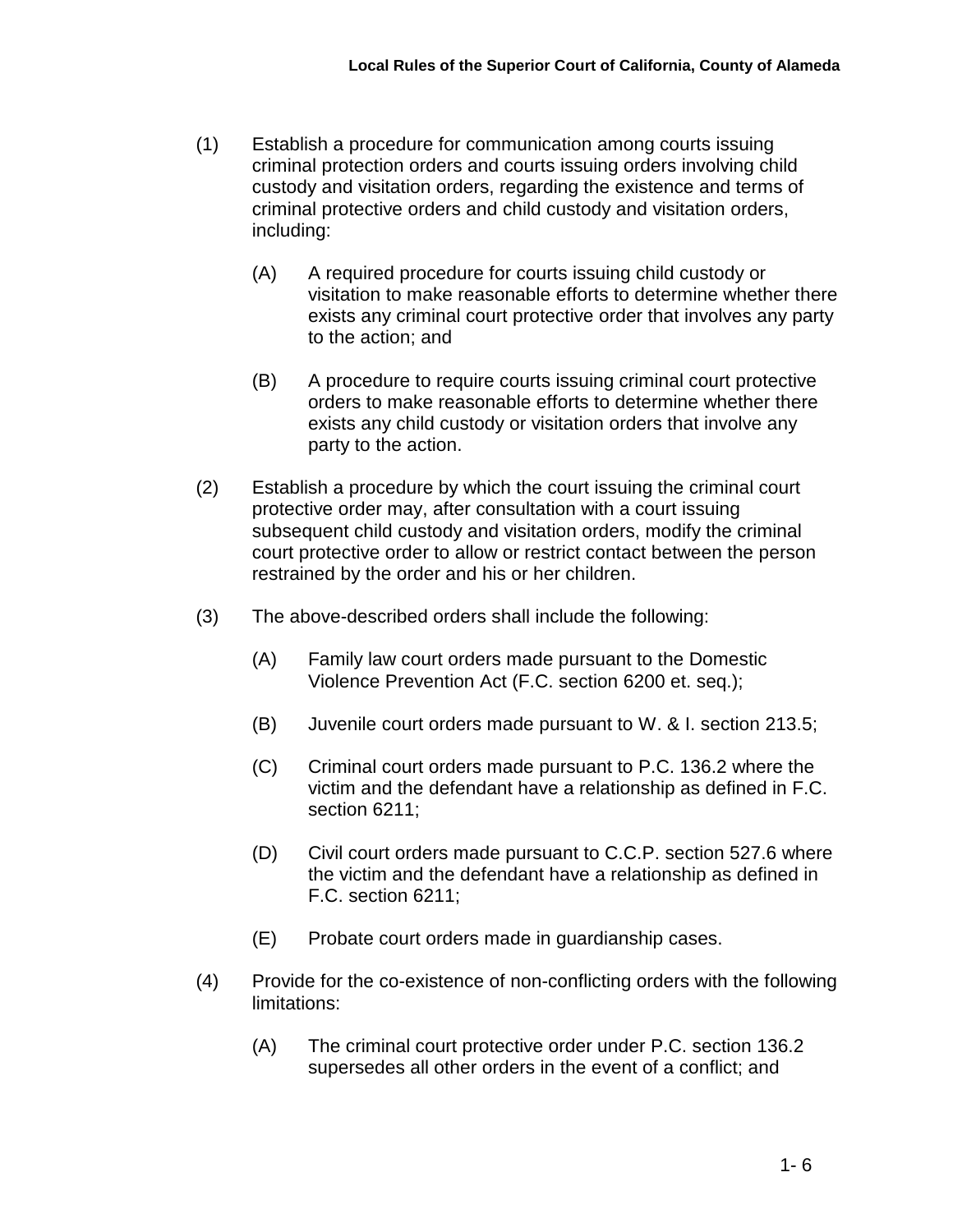- (B) All orders involving child visitation with the restrained person shall be specific as to time, date, and location of the visit and shall include provisions for the safe exchange of the children. Safety of all parties shall be the court's paramount concern.
- (5) Encourage the establishment of regional communication systems with courts in neighboring counties regarding the existence and terms of criminal court protective orders.

#### **(c) Protocol**

Court communication regarding restraining orders – criminal, civil, family, juvenile, probate:

- (1) Criminal protective orders take precedence over all other protective orders issued by the civil, family, juvenile and probate courts, subject to the provisions below.
- (2) Criminal court procedure:
	- (A) When the criminal court issues criminal protective orders protecting victims, the criminal court shall determine whether there are any minor children of the relationship between the defendant/restrained person and the victim/protected person, and whether there are any court orders for custody/visitation for those minor children.
	- (B) If there are minor children, the criminal court shall consider whether peaceful contact with the victim/protected person should be allowed for the purpose of allowing defendant/restrained person to visit the minor children. The court shall give the defendant/restrained person an information packet concerning his or her rights to request custody and/or visitation through the family or juvenile court, along with directions to the Self-Help Center.
	- (C) The criminal court shall also determine whether there are any existing protective/restraining orders involving the defendant/restrained person, the victim/protected person, and/or the minor children. Subject to available resources, the court shall examine available databases for existing protective or restraining orders before issuing permanent criminal protective orders.
	- (D) If the criminal court order includes minor children as named protected parties, the order may be made explicitly subject to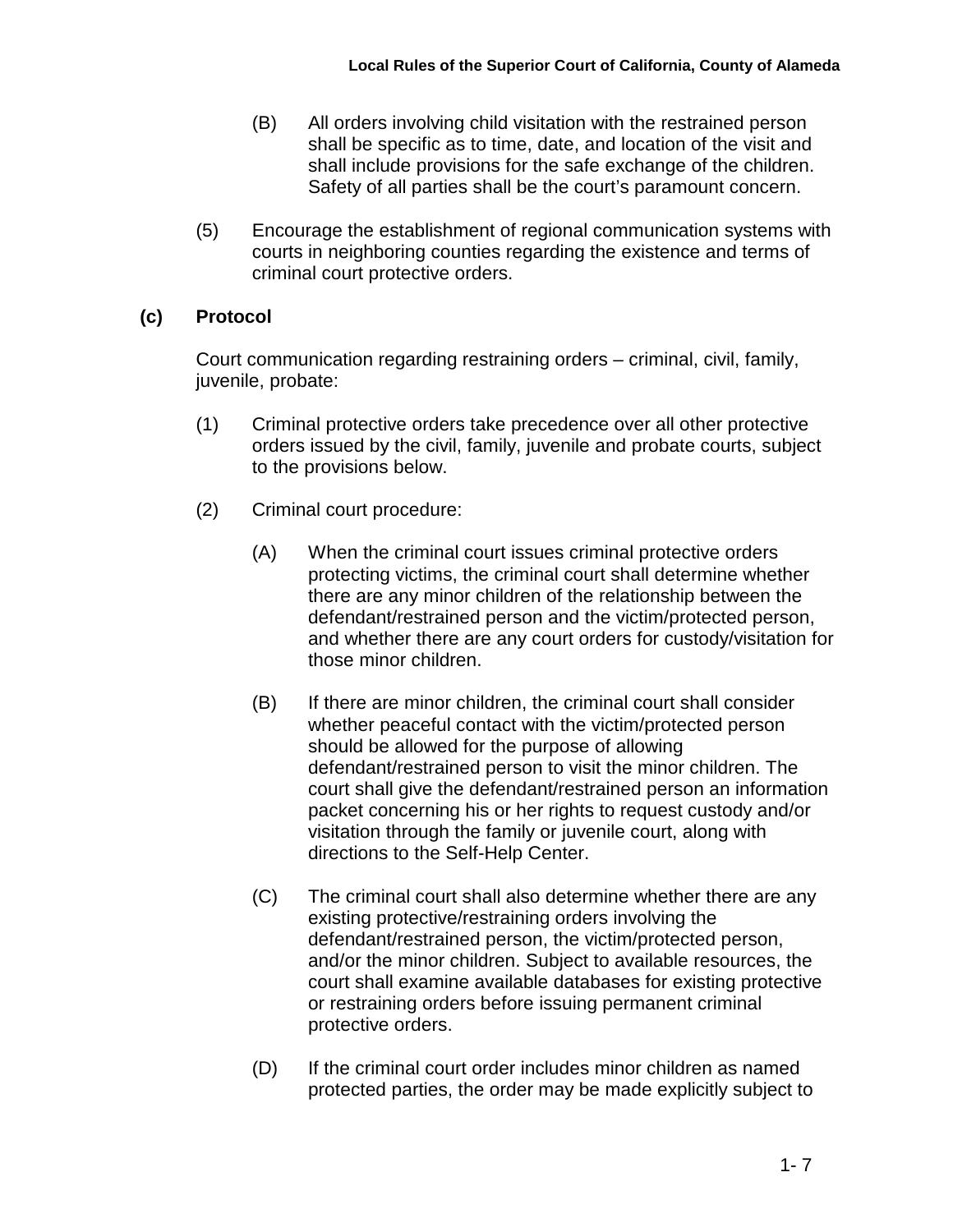modification by a civil, family, juvenile, or probate judge. If this qualifying clause is not included in the criminal court order, the order may not be modified without notification and consent of the issuing criminal court.

- (E) When the criminal court issues criminal protective orders that list the defendant/restrained person's minor children as protected persons, the criminal court shall forward a copy of its order to the family court. If a civil, juvenile, or probate court proceeding concerning the family is pending, a copy of the order shall be faxed to the applicable court.
- (3) Modification of criminal protective orders:
	- (A) Any court responsible for issuing custody or visitation orders involving minor children of a defendant/restrained person subject to a criminal protective order may modify the criminal protective order if all of the following circumstances are applicable:
		- (i) Both the defendant/restrained person and the victim/protected person are subject to the jurisdiction of the family, juvenile, or probate court; and both parties are present before the court.
		- (ii) The defendant/restrained person is on probation (formal or court) or has a case pending for a domestic violence offense in Alameda County.
		- (iii) The family, juvenile, or probate court identifies a criminal protective order issued against the defendant, which is inconsistent with a proposed family, juvenile, or probate court order, such that the family, juvenile, or probate order is/will be more restrictive than the criminal protective order.
		- (iv) Both the victim/protected person and the defendant/restrained person agree that the criminal protective order may be modified to a less restrictive order.
	- (B) A criminal protective order may not be modified to a less restrictive order or to one permitting proposed visitation or custody unless a clause specifically allowing such a modification or amendment is included in the criminal protective order. (See section 2D, supra.)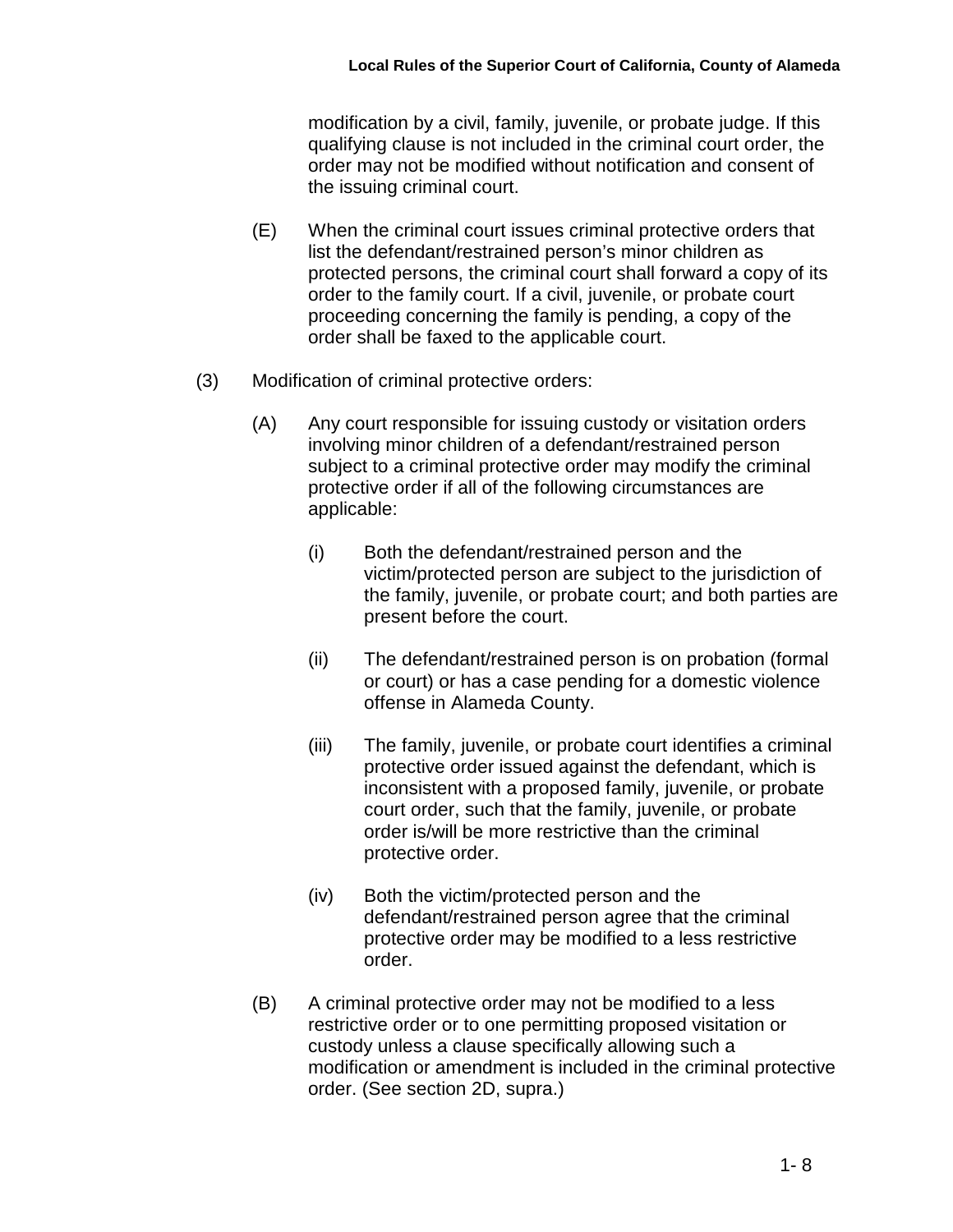(C) If the aforementioned clause allowing modification of a criminal protective order does not appear on the face of the order, or if any party objects to the modification of the criminal protective order, the family, juvenile, or probate court shall, at the request of an interested party or on its own motion, calendar a hearing before the criminal court on the issue of whether a criminal protective order should be modified. The family, juvenile, or probate court shall provide the criminal court with copies of existing or proposed orders relating to the matter. Notice of the hearing will be provided to all counsel and parties.

#### **Any modification of a Criminal Court Protective Order must be communicated to the Alameda County District Attorney's Office.**

- (4) Family, juvenile, probate, civil court restraining orders involving child custody and visitation orders:
	- (A) All personal conduct and stay away restraining orders in a judgment must include the date of expiration of such orders and good cause for granting such order(s) shall be set forth in attached declaration(s). In addition, all such restraining orders must be separately set forth on a CLETS or other applicable Judicial Council form.
	- (B) Subject to available resources, the family, juvenile, and probate courts shall examine appropriate available databases for existing restraining or protective orders involving the same restrained and protected parties before issuing permanent CLETS civil restraining orders. In the event that this information is not available to the judicial officer, inquiry shall be made of the parties before issuing permanent CLETS civil restraining orders.
	- (C) Any order of the family, juvenile, or probate court that permits contact between a defendant/restrained person subject to either CLETS civil restraining orders or criminal protective orders and his or her minor children, shall contain specific language setting forth the time, day, place, and manner of the transfer of the minor children, including the safe exchange of the minor children, in accordance with Family Code Section 3100. Such an order shall not contain language that conflicts with a criminal protective order. Safety of all parties shall be the court's paramount concern. The court or a court-related agency may recommend safe and specific contact with the minor children.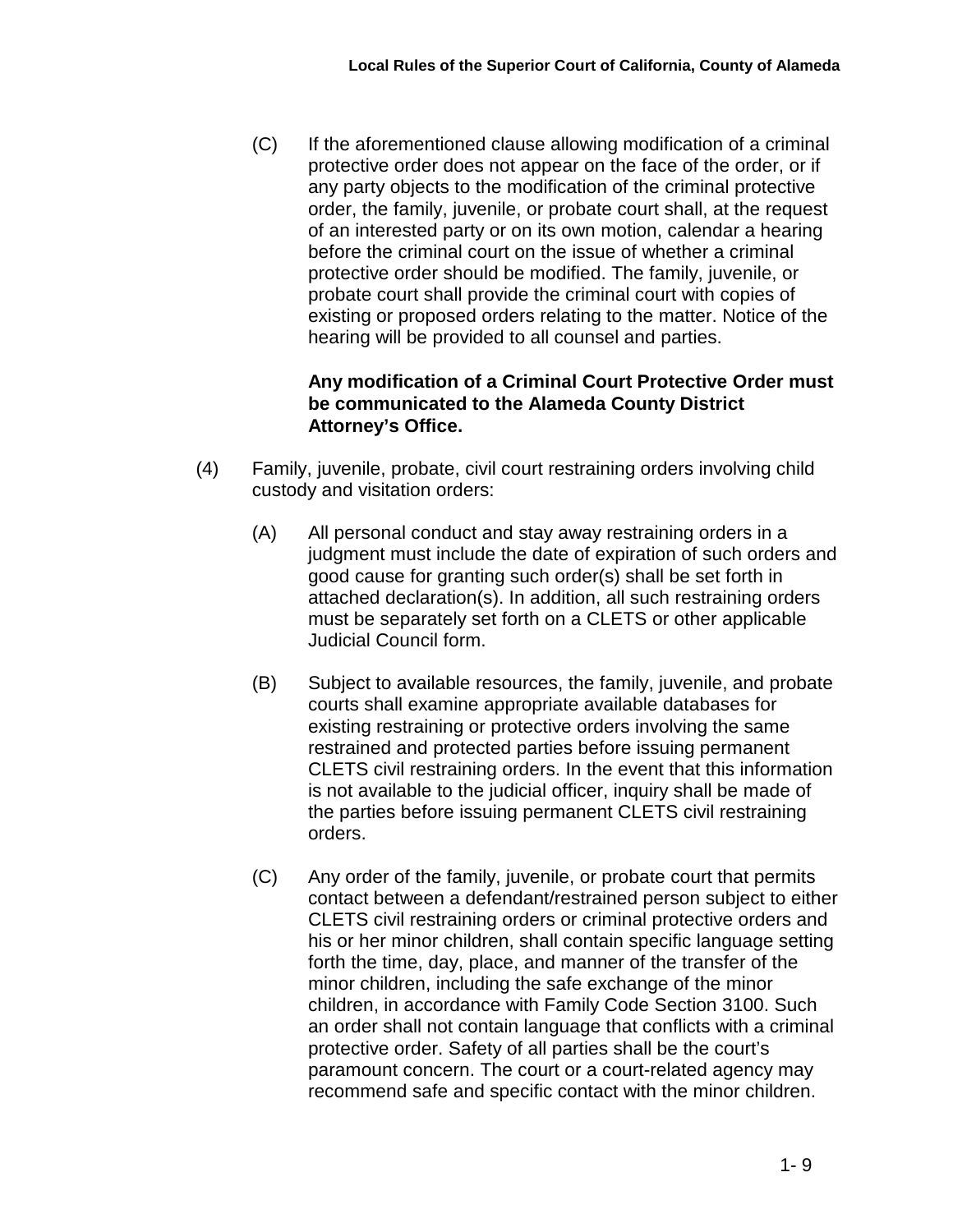and direct the defendant/restrained person and/or the victim/protected person to the process for modification of protective orders.

*Rule 1.11 amended and renumbered effective July 1, 2007; adopted as section 'G' of Appendix to Chapters 4 and 5 effective July 1, 2005; previously amended effective January 1, 2007.*

# **Rule 1.12. Forms [Reserved]**

## **Rule 1.13. Failure to comply with these rules**

Failure to comply with these rules is punishable by contempt or other sanctions including, but not limited to, any sanctions provided for in these rules.

*Rule 1.13 amended and renumbered effective July 1, 2007; adopted as rule 1.9 effective May 19, 1998.*

## **Chapter 2 – Policies**

## **Rule 2.0. Policy against bias**

## **(a) Purpose**

It is the policy of the court to provide an environment free of all types of bias, prejudice, any kind of discrimination or unfair practice. All judges, commissioners, referees, court officers and court attachés, shall perform their duties in a manner calculated to prevent any such conduct, either by court personnel or by those appearing in court in any capacity. This rule does not preclude legitimate comment or advocacy when race, gender, religion, national origin, disability, age, sexual orientation, socioeconomic status or other similar factors are issues in court proceedings.

# **(b) Reporting a violation**

Any violation of this policy by any judge, commissioner, referee, court officer, or court attaché should be reported directly to the presiding, judge, supervising judge, executive officer or court administrator of the court location in which the alleged violation occurred. Any violation of this policy by persons appearing in court should be reported directly to the judicial officer before whom the proceedings were conducted.

## **(c) [Reserved for implementation of Standards of Judicial Administration, standard 10.20]**